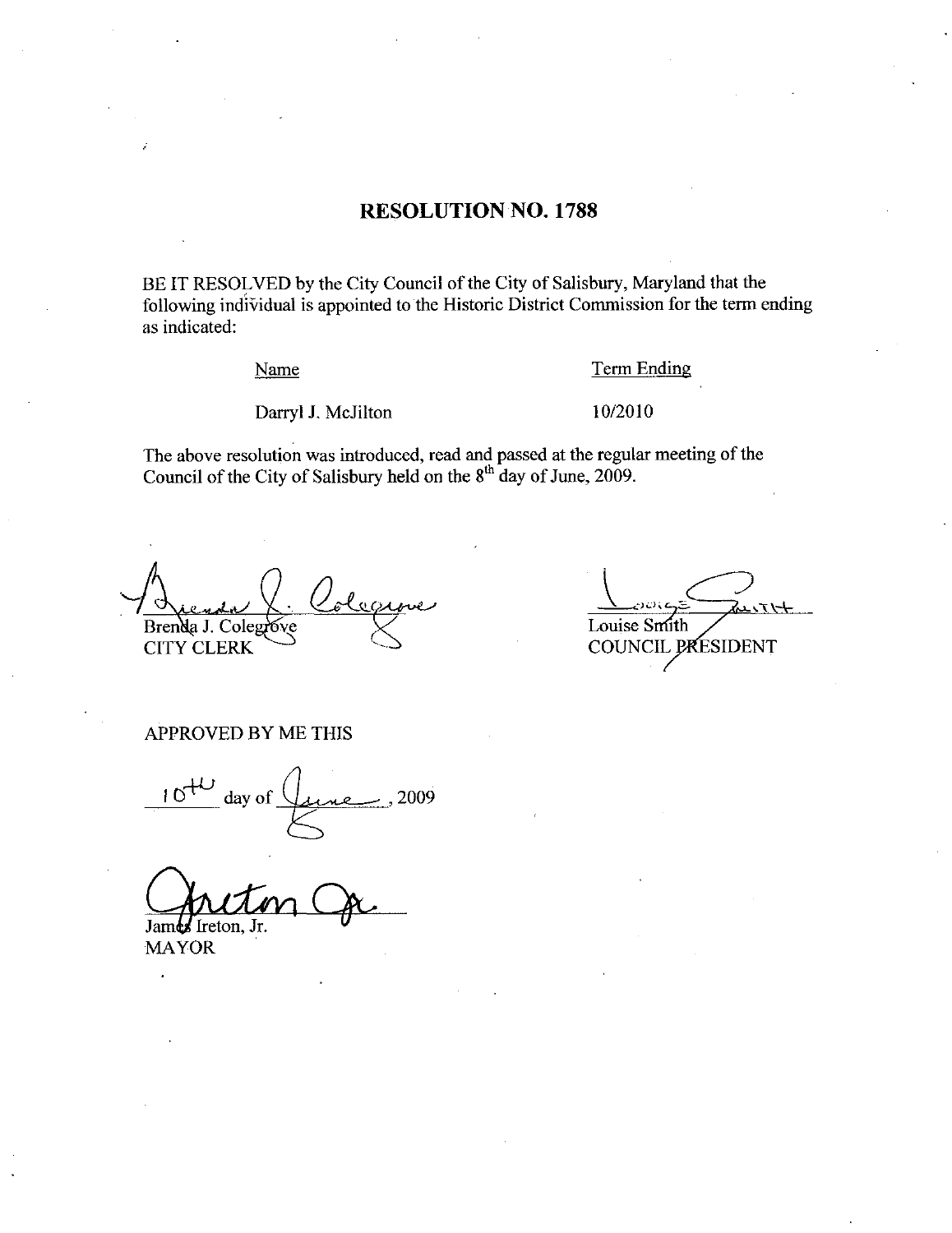# INTER

# **OFFICE**

# MEMO

# OFFICE OF THE MAYOR

| Ťо:   | John Pick                                                       |
|-------|-----------------------------------------------------------------|
| From: | Sherrell McBride $S1$                                           |
|       | <b>Subject:</b> Appointment to the Historic District Commission |
| Date: | June 2, 2009                                                    |

Mayor Ireton would like to appoint the following person to the Historic District Commission.

Candidate Term

Darryl J. McJilton 10/2010

Mr. McJilton will finish out the term of Carlos Moreno, who resigned his membership in February 2009

Darryl J. McJilton 10/2010<br>
Mr. McJilton will finish out the term of Carlos Moreno, who resigned his membership in<br>
February 2009.<br>
Attached are Mr. McJilton's letter of interest, resume and the Resolution necessary for hi meeting. Please let me know if you have any questions.

Attachments

CC: Mayor Ireton Tom Stevenson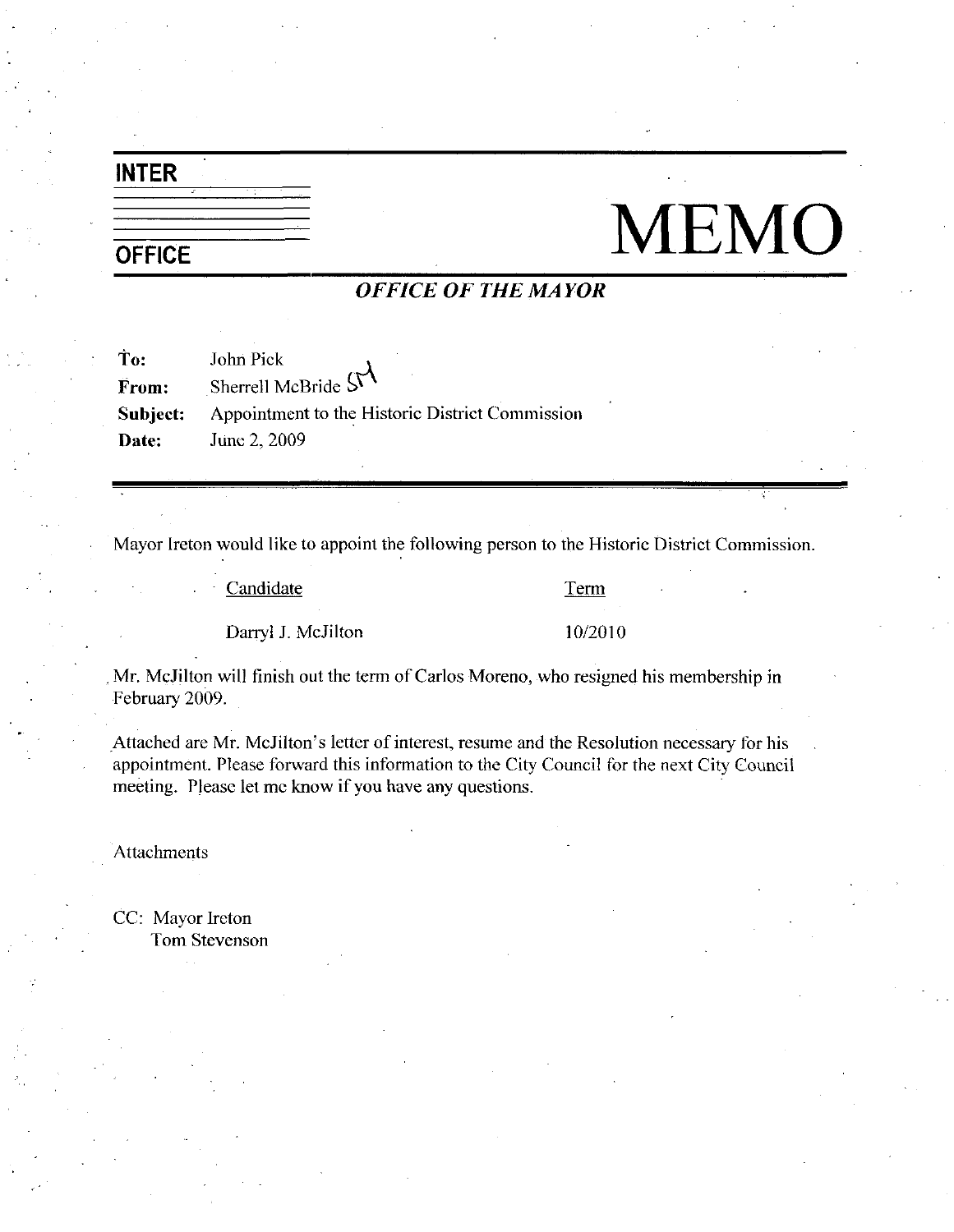306 Gay Street Salisbury, Maryland 21801 May 27, 2009

Mayor Jim Ireton Office of the Mayor City of Salisbury 125 N. Division Street Salisbury, Maryland 21801-4940

Re: Historical Commission

Mayor Ireton

<sup>1</sup> would like to express my interest in becoming amember of the Historical Commission

I have been aSalisbury resident for 20 years and have owned ahome in Newtown for fifteen and a halfyears I have served on the Newtown Association board for <sup>9</sup> nine years ending in <sup>2006</sup> I amcurrently employed with Perdue Farms as aProduction Support Lead in the Information Technology Department

In the last 15 years, we have performed many of our own renovations ranging from sanding floors, painting exterior to replacing the kitchen. We are very conscious to what we do with the interior as well as exterior to keep within that old charm. We have made many contacts with contractors and have done research on various aspects of restoration to keep our home in the period

As an analyst and a supervisor, I have no reservations to asking experts for their opinions and knowledge of issues. My judgments are made by fact and reason. I believe in keeping with the historic feel of the neighborhood and encourage restoration. There also must be a balance of new and old technology and there must consistency in the decisions of the commission. Renovations are costly. The commission will need to think outside the box in these energy conscious and economic times when making suggestions and decisions. summig moons, paramig cancel of expecting the statement of the interior as well as exterior to keep within that old many contacts with contractors and have done research on variou to keep our home in the period.<br>As an ana

If needed, you may contact me during the day at  $410-543-3288$ . My email address is darryl.mcjilton@perdue.com. Thank you for your consideration.

Sincerely

Darryl J McJilton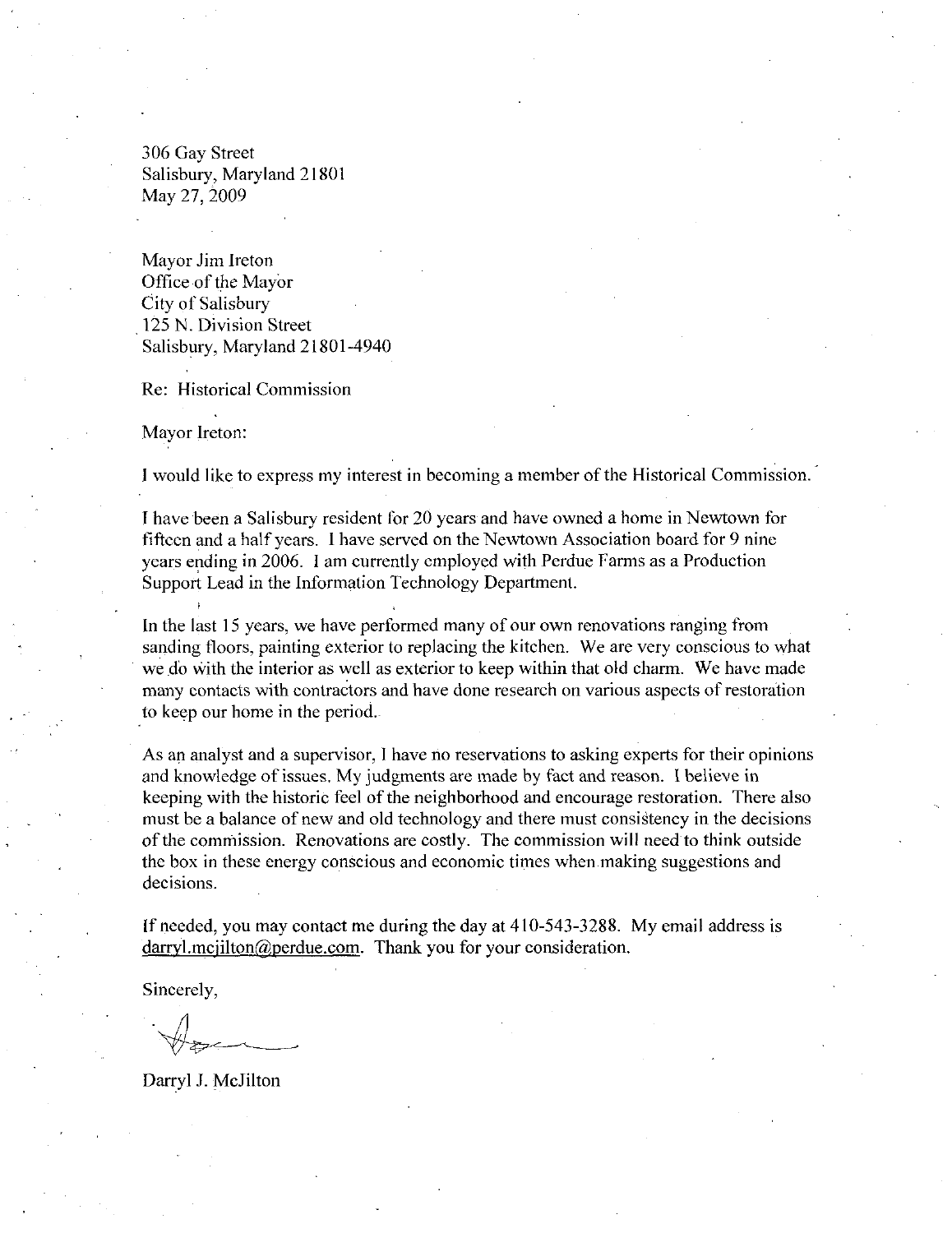# Darryl J. McJilton 306 Gay Street, Salisbury, MD 21801 arryl J. McJilto<br>eet, Salisbury<br>410-548-3730<br>iilton@vebee Darryl J. McJilton<br>y Street, Salisbury, MD<br>410-548-3730<br>d<u>imcjilton@yahoo.com</u><br>HMENTS<br>Marvland

# PROFESSIONAL ACCOMPLISHMENTS

# Perdue Farms, Inc., Salisbury, Maryland

January 2001 to Present

# Production Support LeadlSupervisor

- Implemented a team responsible for the day-to-day support of Intel based systems to increase the productivity of Technical Computing Project Teams The team pertormed daily state of health checks for over 250 SQL and Oracle databases, 300 Windows servers and 45 Novell servers.
- <sup>0</sup> Established Service Level Agreements for delivering state of health checks and escalations to Level 3 Project Teams
- $\Diamond$  Provided leadership to reduce production support time for state of health checks by utilizing team Experience of the Expertise to implement and expertise to implement scripts and off-the-self software to automate many manual<br>talent and expertise to implement scripts and off-the-self software to automate many manual<br>task tasks
- $\Diamond$  Managed small routine support projects that were geared to improve performance on servers to reduce Help Desk calls
- $\Diamond$  Manage and provide coaching for three full-time Technical Analysts.<br>  $\Diamond$  Responsible for writing and delivering six and twelve month perform:
- Responsible for writing and delivering six and twelve month performance evaluations of Associates
- $\Diamond$  Responsible for creating development plans for associates.
- $\Diamond$  Keep metrics on routine support and break fix help desk tickets and hours to see trends and present them to upper management and Level 3 Project teams
- $\Diamond$  Managing routine support tasks like time changes, patching, and performance improvement changes
- $\Diamond$  Review change management documentation to ensure proper protocol is followed and presenting to upper management for approval. Review change management walkthroughs for accuracy and thoroughness
- <sup>0</sup> Manage production issues by ensuring proper escalation of a production impacting issues is communicated to all involved in a timely manner. Make sure analysts are working the issue and management is informed of statuses. Ensure analyst are progressing and facilitate any escalation to vendors for assistance
- $\Diamond$  Responsible for recruitment and the interview process of candidates, evaluate candidates, follow up reference checks and acceptance or rejection notices
- $\Diamond$  Assist budgeting by submitting requirements and analyzing current environment variables to estimate support and upgrade costs

# **Technical Analyst/Project Manager**<br>A Ligitiated technical projects, provide

- Initiated technical projects, provided benefits, estimated budget and presented to upper management through a formal gate process.
- $\Diamond$  Provide technical support for projects on other IT and project teams.<br>  $\Diamond$  Provide server support for Perdue locations in 12 states
- Provide server support for Perdue locations in 12 states.
- <sup>0</sup> Provide email support for all Perdue locations
- 0 Lead support and maintenance of forty-five (45) Novell Netware servers.<br>0 Support and maintain Microsoft Windows NT 2000 and 2003 servers
- Support and maintain Microsoft Windows NT, 2000 and 2003 servers
- $\Diamond$  Lead support and maintenance of an eight server Citrix Metaframe XP environment.
- Manage server assets by maintaining leasing information, monitoring leasing expiration and purchasing or returning asset Provided serverand OS licensing configurations and obtained pricing for various IT projects
- Participate in disaster recovery tests.
- <sup>0</sup> Manage PC Asset Program with included maintaining and purchasing parts and accessories for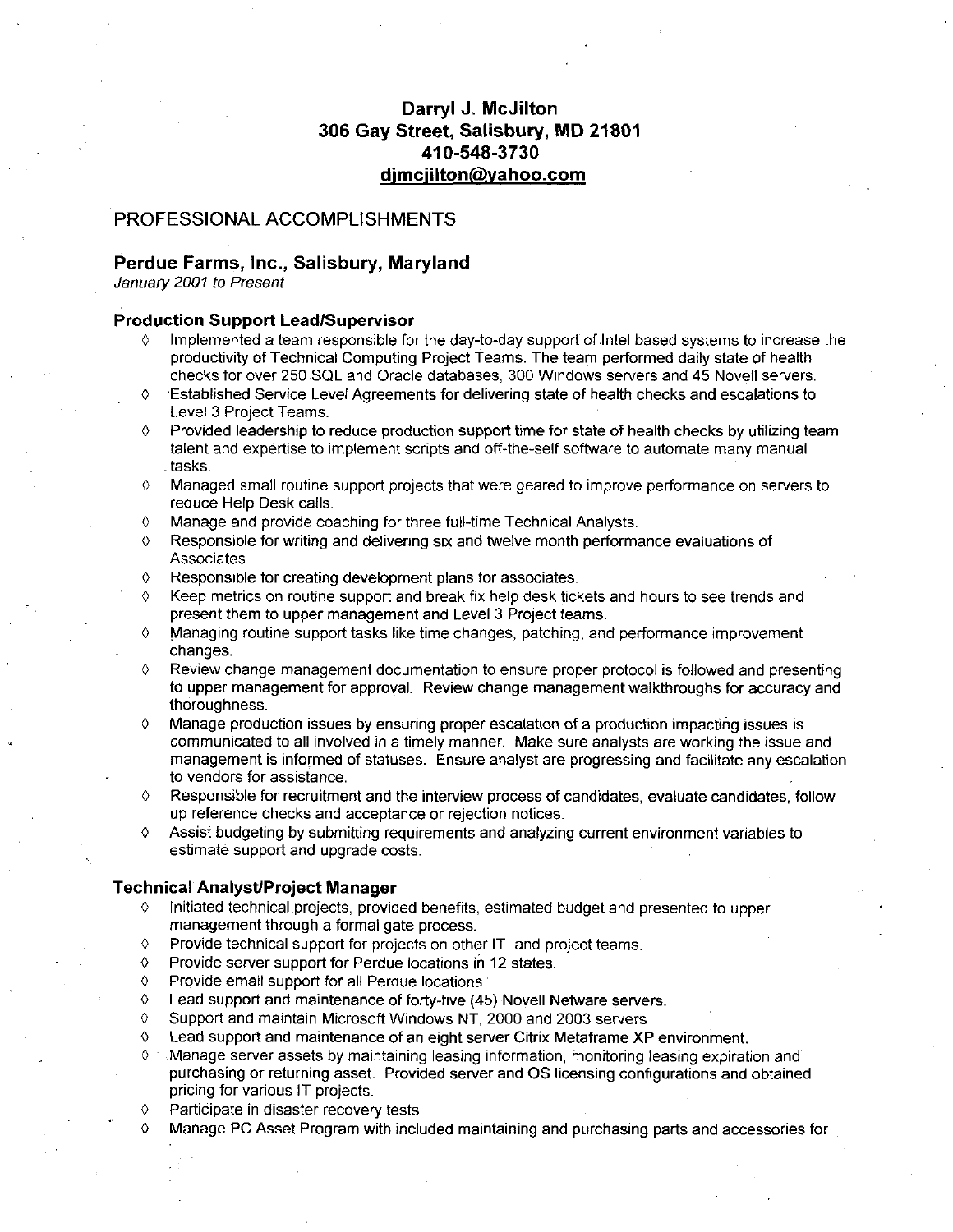inventory and supervising a part-time Co-Op.

# Wor-Wic Community College, Salisbury, Maryland

### Part-Time Instructor

September 1995 to December 2003

- $0$  Develop, plan and teach classroom and on-line credit courses.<br>  $\circ$  Introduction to Information Systems.
	- Introduction to Information Systems.
	- Systems Design and Implementation.
	- <sup>o</sup> Programming Design and Procedures

# Administrative Network Administrator

September 1996 to January 2001<br>Managed Novell Netware

- **0** Managed Novell Netware 4.11 servers.<br>**0** Implemented and managed Microsoft V
- <p>♦</p>\n<p>Implemented and managed Microsoft Windows NT Server with Microsoft Exchange 5.5.</p>\n<p>^♦</p>\n<p>Manipained and troublesome PCs</p>
- Maintained and troubleshoot PCs.
- 0 Maintained and troubleshoot switches and routers
- 0 Provided instruction employees on various software applications
- 0 Managed small IT related projects

# Town of Ocean City, Ocean City, Maryland

# September 1992 to September 1996<br>Computer Specialist/PC Specialist<br>  $\Diamond$  Maintained and troubleshoot PC

- 0 Maintained and troubleshoot PCs
- 0 Managed and supported a Honeywell Mainframe
- 0 Managed Computer Aided Dispatch and Records Management Software for the Communications Center
- $\circ$  Established and Administered Novell LAN (Novell Netware 3.x) for Police Department.<br>  $\circ$  Trained employees on various software applications
- Trained employees on various software applications.
- $\Diamond$  Managed the purchasing of PCs, software, and other related equipment.<br>  $\Diamond$  Software/hardware searches, evaluations and recommendations.
- $\Diamond$  Software/hardware searches, evaluations and recommendations.<br>  $\Diamond$  Managed computer related projects
- Managed computer related projects.

# Data Services, Inc., Salisbury, Maryland

June 1991 to September 1992

# **Computer Technician**<br>Maintained and treater

- 0 Maintained and troubleshoot PCs and 3270 equipment
- o 7007 to expremser 700£<br>
mputer Technician<br>
↑ Maintained and troubleshoot PCs and 3270 equipment.<br>
↑ Maintained microcode on IBM 3174's and 3274 controllers<br>
↑ Installed cable for mainframe, PCs, and networks.
- $0$  Installed cable for mainframe, PCs, and networks.
- 0 Instructed employees on various software applications
- This work was done under contract primarily for Perdue Farms, Inc.

### Computer World, Inc., Salisbury, Maryland

July 1990 to June 1991

# Software Specialist and Instructor

- 0 PC and software sales
- $\Diamond$  Develop and implement customer education services.
- $\lozenge$  Operation a retail store (receiving, stocking, pricing).